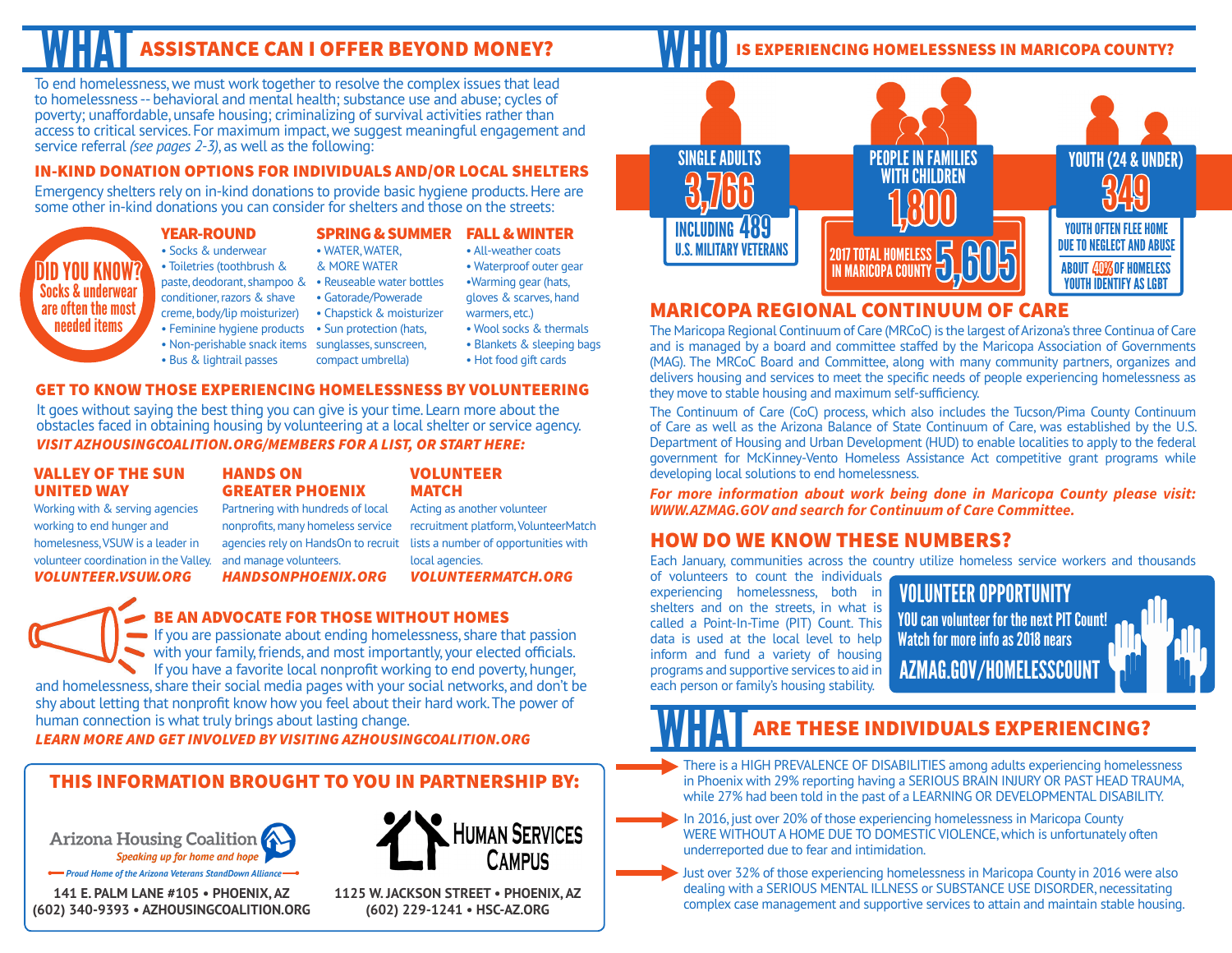# CAN I REFER THOSE EXPERIENCING HOMELESSNESS?

In order to better utilize community resources and create equal opportunity access to a vast array of services, anyone experiencing homelessness in Maricopa County can access a wide range of service providers and supportive services by calling or visiting the following locations:

# ADULTS EXPERIENCING HOMELESSNESS



**Brian Garcia Welcome Center at Human Services Campus, Inc. 206 S. 12th Avenue, Phoenix, AZ 85007 • (602) 229-1241 OR CONTACT: Community Bridges PATH Team at 877-931-9142 (24/7)**

YV HUMAN SERVICES CAMPUS





Catholic

# VETERANS EXPERIENCING HOMELESSNESS

CALL THE MERCY MARICOPA 24/7 CRISIS LINE

(Managed by Crisis Response Network)

(602) 222-9444 TOLL FREE: (800) 631-1314

IS IN CRISIS?

**IF SOMEONE** 

**VA Community Resource & Referral Center 1500 E. Thomas Road, Suite #106, Phoenix, AZ 85014 • (602) 248-6040**

**OR CONTACT: Homeless Veterans Resource at (877) 4AID-VET (24/7)**

# **HUD-VASH**

# FAMILIES WITH CHILDREN

**TO ACCESS TO ALL EMERGENCY FAMILY SHELTERS & FAMILY SERVICE PROVIDERS call the Family Housing Hub (FHH) at (602) 595-8700 for pre-screen & next steps Located at UMOM New Day Centers • 3307 E. Van Buren, #108, Phoenix, AZ 85008**

Save the family

# YOUTH EXPERIENCING HOMELESSNESS

**Tumbleweed (a service of UMOM) 24-hour crisis line: (602) 841-5799 • (866) SAFE703 one•n•ten (LGBTQ): 1101 N. Central, #202, Phoenix, AZ • (602) 279-0894 Native American Connections: Call (602) 263-7773 to check availability (24/7)**







# ADDITIONAL 24/7 MENTAL HEALTH CRISIS LINES

EMPACT Suicide Prevention Center Crisis Line: (480) 784-1500 or (800) 273-8255 Community Bridges, Inc. (CBI) Access Point & Transition: (877) 931-9142

24/7 HOTLINE FOR ALCOHOL & SUBSTANCE ABUSE

Community Bridges, Inc. (CBI) Access Point & Transition: (877) 931-9142

# 24/7 HOTLINE FOR DOMESTIC VIOLENCE

Immediate danger? Call 911! • National Domestic Violence Hotline: (800) 799-7233

### 24/7 HOTLINE FOR SEX & HUMAN TRAFFICKING

Immediate danger? Call 911! • National Human Trafficking Hotline: (888) 373-7888

# CAN I BEST HELP THOSE EXPERIENCING HOMELESSNESS?

The only difference between you and them is that you have a safe place to call home and they currently do not. So why not treat them as you are treated and as you treat others?

• First and foremost, BE HUMAN AND TREAT OTHERS LIKE THE HUMANS THEY ARE.

• Smile, be courteous, respect boundaries, have a simple conversation -- it really IS that easy!

• Never offer rides in your car to someone you don't know, and never stand with anyone in a poorly lit or deserted area. If you feel unsafe, don't worry about being rude. Just leave the situation. *Your safety is top priority always!*

*"I don't have money, but is there another way I can help you?"*

- Respectfully offer whatever you're comfortable giving -- the ways in which you can help can and will vary as each individual, their situation, and their needs are unique. Many people are comfortable giving money, while many are not for a variety of reasons. No matter, there are still ways to help:
- "I don't have money, but is there another way I can help you?" *(Tips on page 4)*
- Be aware of housing & homeless services in Phoenix and where to refer *(See page 2)*
- *BE THE KIND FACE TO BRIGHTEN THEIR DAY.*

## THINGS TO REMEMBER FOR THOSE WITH SERIOUS MENTAL ILLNESS

### BE RESPECTFUL TO THE PERSON

When someone feels respected and heard, they are more likely to return respect, and are more open to what you have to say and taking the suggested or desired action.

### ACKNOWLEDGE THEIR EXPERIENCE WITH HALLUCINATIONS OR DELUSIONS

If they are experiencing hallucinations, be aware that those hallucinations or delusions are their reality -- you will not likely talk them out of this perceived reality. Communicate that you understand they are seeing or hearing something, but *do not* pretend that you are experiencing the same as this could have very serious unintended consequences.

### PARANOIA MAY BE PROMINENT, AND THAT'S OKAY

Some people with paranoia may be frightened, so be aware that they may need more personal body space than you to feel

safe and comfortable.

### AVOID MAKING DAMAGING ASSUMPTIONS

Never assume they are not smart and will believe anything you tell them. Mental illness has *nothing* to do with level of intelligence.

### DO NOT LIE OR MISLEAD

Do not lie -- it will usually break any rapport you might want to establish. If needed, set limits with the person. For example, "I only have five minutes to talk with you."

# **PANHANDLING**  $\neq$  **HOMELESSNESS**

There is often a perception that panhandlers must be homeless, though this is not always the case. Unfortuantely, "professional" panhandling by those who have a home often further perpetuates many stereotypes of begging and homelessness. For this reason, we highly encourage substantive engagement and service referrals (See pg. 2), as well as non-monetary ways to assist those experiencing homelessness, such as toiletries, socks & underwear, water bottles, nonperishable snack items, etc. (See page 4 for more tips).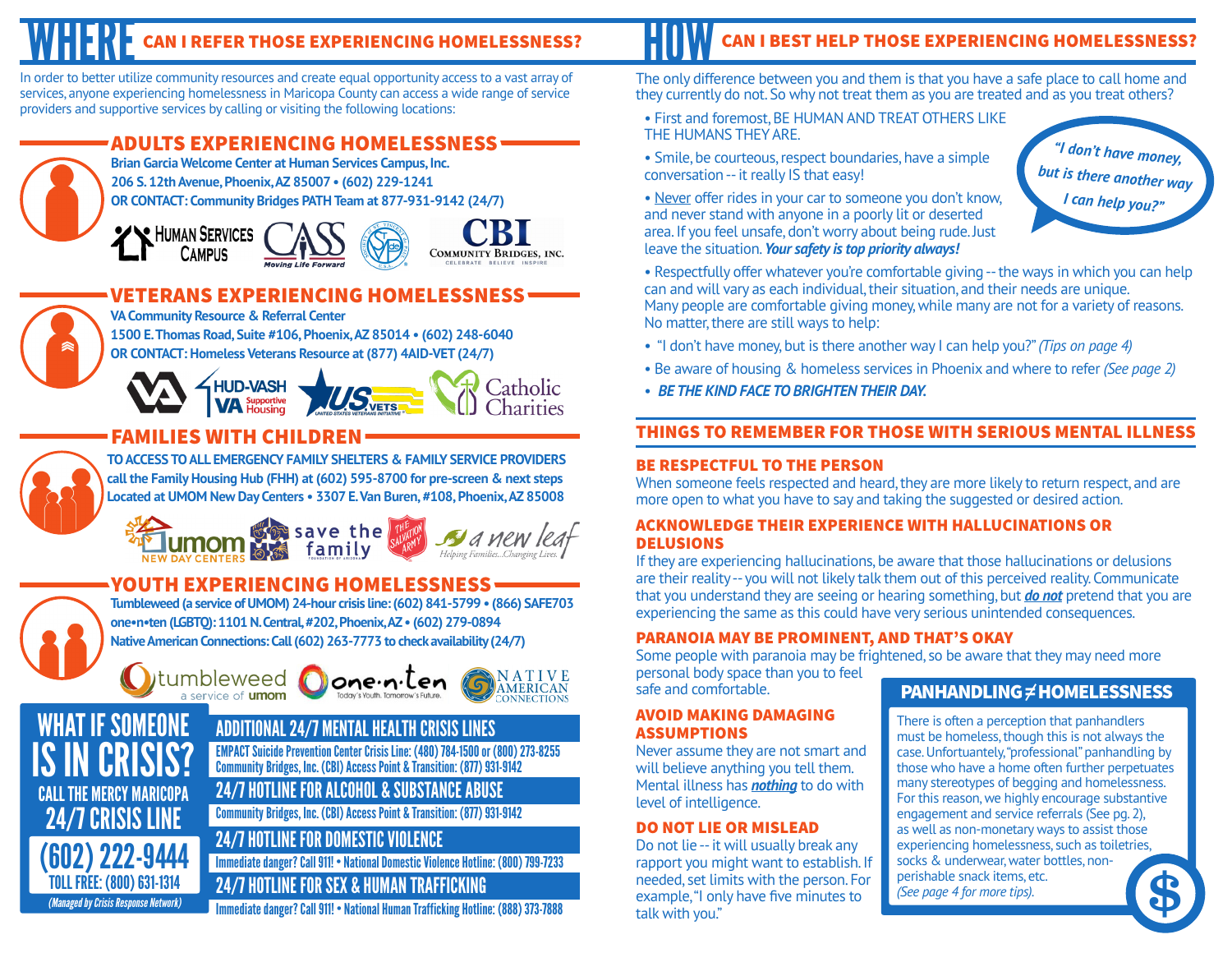To end homelessness, we must work together to resolve the complex issues that lead to homelessness -- behavioral and mental health; substance use and abuse; cycles of poverty; unaffordable, unsafe housing; criminalizing of survival activities rather than access to critical services. For maximum impact, we suggest meaningful engagement and service referral *(see pages 2-3)*, as well as the following:

### IN-KIND DONATION OPTIONS FOR INDIVIDUALS AND/OR LOCAL SHELTERS

Emergency shelters rely on in-kind donations to provide basic hygiene products. Here are some other in-kind donations you can consider for shelters and those on the streets:

### YEAR-ROUND

### • Socks & underwear

- Toiletries (toothbrush &
- 
- paste, deodorant, shampoo & Reuseable water bottles
- conditioner, razors & shave
- creme, body/lip moisturizer)
	-
	- Feminine hygiene products Sun protection (hats,
	- Non-perishable snack items sunglasses, sunscreen,
	- Bus & lightrail passes
- & MORE WATER • Waterproof outer gear •Warming gear (hats,

SPRING & SUMMER FALL & WINTER

- Gatorade/Powerade gloves & scarves, hand
- Chapstick & moisturizer
- 

• WATER, WATER,

- 
- 
- compact umbrella)
- warmers, etc.) • Wool socks & thermals

• All-weather coats

• Blankets & sleeping bags • Hot food gift cards

### GET TO KNOW THOSE EXPERIENCING HOMELESSNESS BY VOLUNTEERING

It goes without saying the best thing you can give is your time. Learn more about the obstacles faced in obtaining housing by volunteering at a local shelter or service agency. *VISIT AZHOUSINGCOALITION.ORG/MEMBERS FOR A LIST, OR START HERE:*

### UNITED WAY OF TUCSON & SOUTHERN ARIZONA

volunteer coordination in Pima County.

### VOLUNTEER **MATCH**

Working with & serving agencies working to end hunger and homelesness, United Way is a leader in *VOLUNTEER.UNITEDWAYTUCSON.ORG* Acting as another volunteer recruitment platform, VolunteerMatch lists a number of opportunities with local agencies. *VOLUNTEERMATCH.ORG*

DID YOU KNOW? Socks & underwear are often the most needed items

### BE AN ADVOCATE FOR THOSE WITHOUT HOMES

If you are passionate about ending homelessness, share that passion with your family, friends, and most importantly, your elected officials. If you have a favorite local nonprofit working to end poverty, hunger, and homelessness, share their social media pages with your social networks, and don't be shy about letting that nonprofit know how you feel about their hard work. The power of human connection is what truly brings about lasting change.

*LEARN MORE AND GET INVOLVED BY VISITING AZHOUSINGCOALITION.ORG*

### THIS INFORMATION BROUGHT TO YOU BY:



**141 E. PALM LANE #105 • PHOENIX, AZ (602) 340-9393 • AZHOUSINGCOALITION.ORG**

# ASSISTANCE CAN I OFFER BEYOND MONEY? **IN HILL** IS EXPERIENCING HOMELESSNESS IN TUCSON/PIMA COUNTY?



# TUCSON/PIMA COUNTY CONTINUUM OF CARE

The Tucson/Pima County Continuum of Care is one of Arizona's three Continua of Care and is managed by the Tucson Pima Collaboration to End Homelessness (TPCH), which is a coalition of community and faith-based organizations, government entities, businesses, and individuals, including formerly homeless persons, committed to the mission of ending homelessness and addressing the issues related to homelessness in our community.

The Continuum of Care (CoC) process, which also includes the Maricopa Regional Continuum of Care as well as the Arizona Balance of State Continuum of Care, was established by the U.S. Department of Housing and Urban Development (HUD) to enable localities to apply to the federal government for McKinney-Vento Homeless Assistance Act competitive grant programs while developing local solutions to end homelessness.

*For more information regarding the Tucson/Pima County CoC and work being done to prevent and end homelessness in Pima County, please visit: WWW.TPCH.NET*

## HOW DO WE KNOW THESE NUMBERS?

Each January, communities across the country utilize homeless service workers and hundreds

of volunteers to count the individuals experiencing homelessness, both in shelters and on the streets, in what is called a Point-In-Time (PIT) Count. This data is used at the local level to help inform and fund a variety of housing programs and supportive services to aid in each person or family's housing stability.

VOLUNTEER OPPORTUNITY PLEASE VISIT WWW.TPCH.NET YOU can volunteer for the next PIT Count! Watch for more info as 2018 nears

# **THESE INDIVIDUALS EXPERIENCING?**

At least 39% of those experiencing homelessness in 2016 in Tucson/Pima County REPORT HAVING AN INCOME. But the 2017 fair market rate for a one-bedroom apartment in Pima County is \$652, still making stable housing unattainable for many low-income residents.

Over 24% of those experiencing homelessness in January 2017 in Tucson/Pima County attributed their homelessness to DOMESTIC VIOLENCE, requiring individuals to engage and interact with multiple services and systems of care to attain and maintain safe, affordable housing.

Exactly 50% of those experiencing homelessness in Tucson/Pima County are also dealing with a SERIOUS MENTAL ILLNESS or SUBSTANCE USE DISORDER, necessitating complex case management and supportive services in order to attain and maintain stable housing.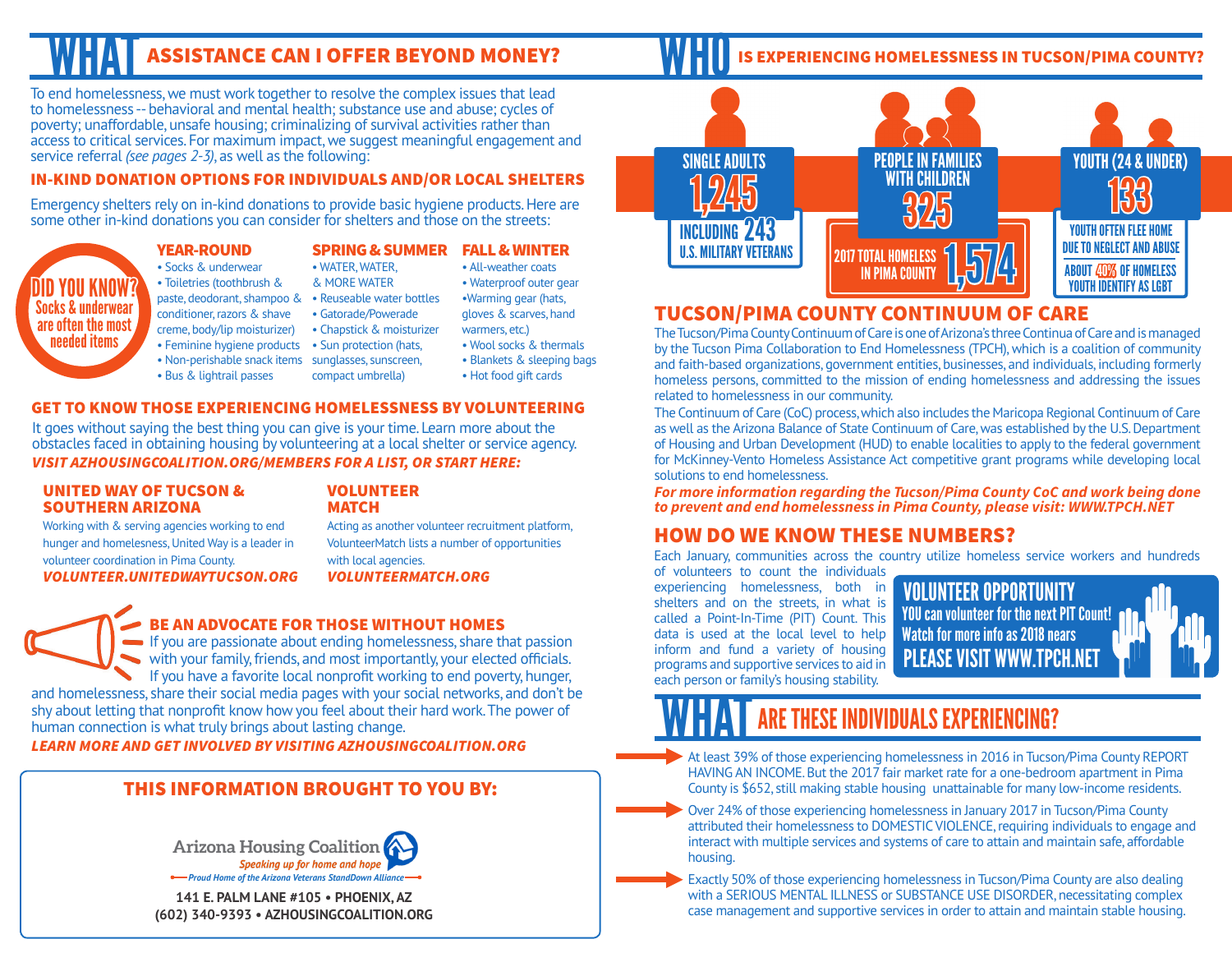In order to better utilize community resources and create equal opportunity access to a vast array of services, anyone experiencing homelessness in Tucson/Pima County can access a wide range of service providers and supportive services by calling or visiting the following locations:

### A FRONTERA LA FRONTERA • RAPP  $\mathbf{A}$   $\mathbf{R}$  I  $\mathbf{Z}$  O  $\mathbf{N}$  A



1101 E. Broadway Boulevard, Suite 130, Tucson, AZ 85719 OPEN: M-F; 8AM to 4PM

LA FRONTERA ARIZONA • SONORA HOUSE 2940 N. Flowing Wells Road, Tucson, AZ 85705 OPEN: M-F; 8AM to 5PM

OLD PUEBLO COMMUNITY SERVICES MAIN OFFICE: 4501 E. 5th Street, Tucson, AZ 85711 OPEN: M-F; 8AM to 5PM



**SAFE** PLACI

### OUR FAMILY SERVICES

2590 N. Alvernon Way, Tucson, AZ 85712 OPEN: Tues. 10AM to 1PM; Wed. 1PM to 4PM; Thurs. 10AM to 1PM BY APPOINTMENT: Call (520) 323-1708, ext. 295, M-F between 10AM and 1PM

### PRIMAVERA FOUNDATION

702 S. 6th Avenue, Tucson, AZ 85701 OPEN: Mon, Wed, Thurs, & Fri; 9AM to 12PM

### SALVATION ARMY

1002 N. Main Avenue, Tucson, AZ 85705 OPEN: Tues. & Thurs.; 2PM to 5PM

### SULLIVAN JACKSON EMPLOYMENT CENTER (PIMA COUNTY)

400 E. 26th Street, Tucson, AZ 85713 OPEN: M-F; 8AM to 5PM

YOUTH AGES 18-24: 24/7 SHELTER ACCESS & SAFETY CALL SAFE PLACE: (520) 320-5122

### ADDITIONAL 24/7 MENTAL HEALTH CRISIS LINES CALL NurseWise WHAT IF SOMEONE IS IN CRISIS? CODAC Community-Wide Crisis Line: (520) 622-6000 Cenpatico Crisis Intervention Peer-Operated Warm Line: (888) 404-5530 24/7 HOTLINE FOR ALCOHOL & SUBSTANCE ABUSE

(866) 495-6735

24/7 CRISIS LINE

Community Bridges, Inc. (CBI) Access Point & Transition: (877) 931-9142

# 24/7 HOTLINE FOR DOMESTIC VIOLENCE

Immediate danger? Call 911! • National Domestic Violence Hotline: (800) 799-7233

# 24/7 HOTLINE FOR SEX & HUMAN TRAFFICKING

(Managed by Cenpatico Integrated Care) Immediate danger? Call 911! • National Human Trafficking Hotline: (888) 373-7888

# CAN I REFER THOSE EXPERIENCING HOMELESSNESS? HILL W CAN I BEST HELP THOSE EXPERIENCING HOMELESSNESS?

The only difference between you and them is that you have a safe place to call home and they currently do not. So why not treat them as you are treated and as you treat others?

### • First and foremost, BE HUMAN AND TREAT OTHERS LIKE THE HUMANS THEY ARE.

• Smile, be courteous, respect boundaries, have a simple conversation -- it really IS that easy!

• Never offer rides in your car to someone you don't know, and never stand with anyone in a poorly lit or deserted area. If you feel unsafe, don't worry about being rude. Just leave the situation. *Your safety is top priority always!*

*"I don't have money, but is there another way I can help you?"*

• Respectfully offer whatever you're comfortable giving -- the ways in which you can help can and will vary as each individual, their situation, and their needs are unique. Many people are comfortable giving money, while many are not for a variety of reasons. No matter, there are still ways to help:

- "I don't have money, but is there another way I can help you?" *(Tips on page 4)*
- Be aware of housing & homeless services in Phoenix and where to refer *(See page 2)*
- *BE THE KIND FACE TO BRIGHTEN THEIR DAY.*

## THINGS TO REMEMBER FOR THOSE WITH SERIOUS MENTAL ILLNESS

### BE RESPECTFUL TO THE PERSON

When someone feels respected and heard, they are more likely to return respect, and are more open to what you have to say and taking the suggested or desired action.

### ACKNOWLEDGE THEIR EXPERIENCE WITH HALLUCINATIONS OR DELUSIONS

If they are experiencing hallucinations, be aware that those hallucinations or delusions are their reality -- you will not likely talk them out of this perceived reality. Communicate that you understand they are seeing or hearing something, but *do not* pretend that you are experiencing the same as this could have very serious unintended consequences.

### PARANOIA MAY BE PROMINENT, AND THAT'S OKAY

Some people with paranoia may be frightened, so be aware that they may need more personal body space than you to feel

safe and comfortable.

### AVOID MAKING DAMAGING ASSUMPTIONS

Never assume they are not smart and will believe anything you tell them. Mental illness has *nothing* to do with level of intelligence.

### DO NOT LIE OR MISLEAD

Do not lie -- it will usually break any rapport you might want to establish. If needed, set limits with the person. For example, "I only have five minutes to talk with you."

## $PANHANDLING \neq HOMELESSNESS$

There is often a perception that panhandlers must be homeless, though this is not always the case. Unfortuantely, "professional" panhandling by those who have a home often further perpetuates many stereotypes of begging and homelessness. For this reason, we highly encourage substantive engagement and service referrals (See pg. 2), as well as non-monetary ways to assist those experiencing homelessness, such as toiletries, socks & underwear, water bottles, nonperishable snack items, etc. (See page 4 for more tips).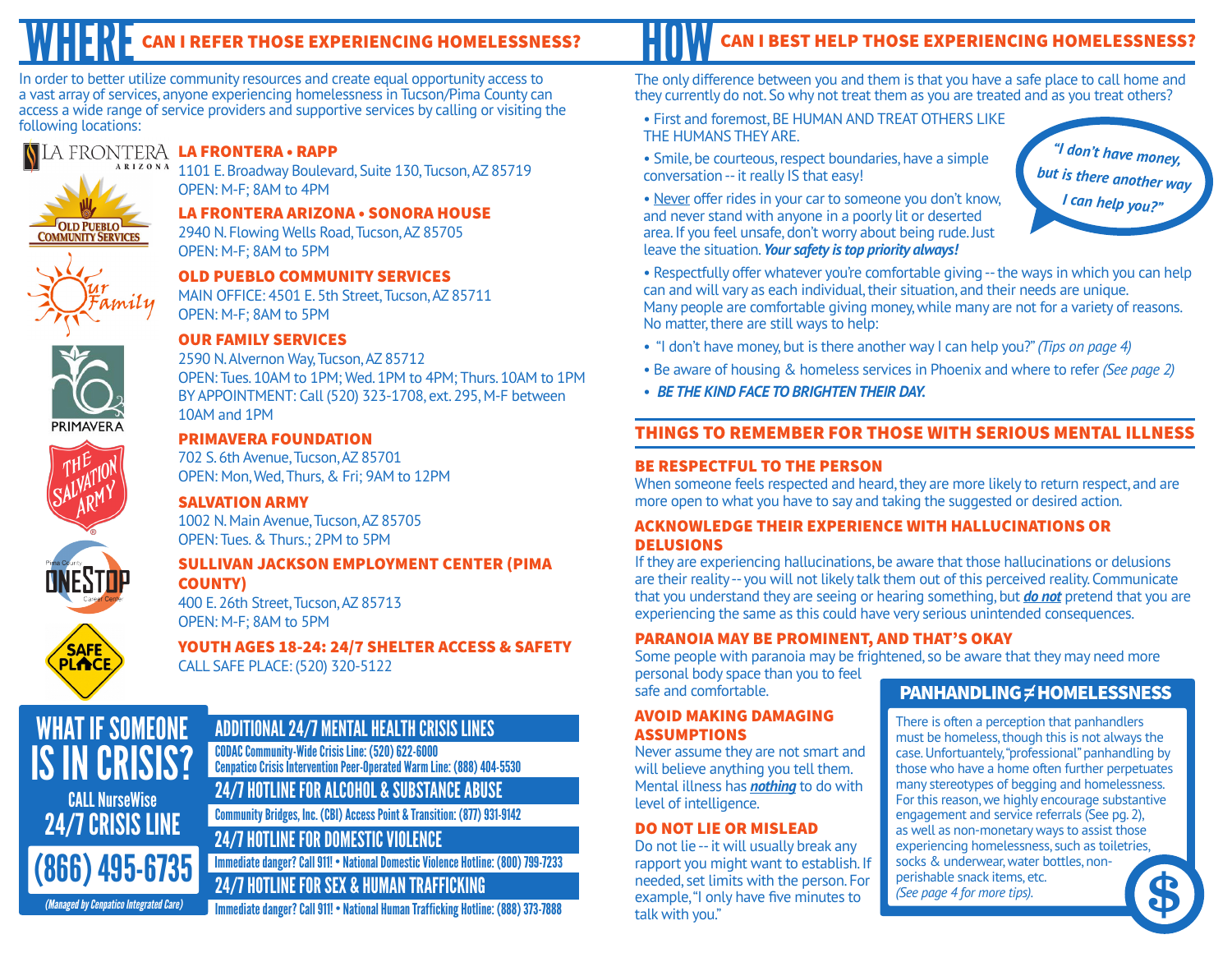# CAN I BEST HELP THOSE EXPERIENCING HOMELESSNESS?

The only difference between you and them is that you have a safe place to call home and they currently do not. So why not treat them as you are treated and as you treat others?

- First and foremost, BE HUMAN AND TREAT OTHERS LIKE HUMANS.
- Smile, be courteous, respect boundaries, have a simple conversation -- it really IS that easy!
- Never offer rides in your car to someone you don't know, and never stand with

### PANHANDLING  $\neq$  HOMELESSNESS

There is often a perception that panhandlers must be homeless, though this is not always the case. For this reason, we highly encourage substantive engagement and service referrals (See pg. 2), as well as non-monetary ways to assist those experiencing homelessness, such as toiletries, socks & underwear, water bottles, nonperishable snack items, etc. (See page 4 for more tips).

anyone in a poorly lit or deserted area. If you feel unsafe, don't worry about being rude. Just leave the situation. *Your safety is top priority always!*

• Respectfully offer whatever you're comfortable giving -- many are comfortable giving money, while many are not for a

> variety of reasons. No matter, there are still ways to help:

• "I don't have money, but is there another way I can help you?" *(Tips on page 4)*

• Be aware of housing & homeless services in Phoenix and where to refer *(See page 2)*

• *BE THE KIND FACE TO BRIGHTEN THEIR DAY.*

# **ASSISTANCE CAN I OFFER BEYOND MONEY?**

To end homelessness, we must work together to resolve the complex issues that lead to homelessness -- behavioral and mental health; substance use and abuse; cycles of poverty; unaffordable, unsafe housing; criminalizing of survival activities rather than access to critical services. For maximum impact, we suggest meaningful engagement and service referral *(see pages 2-3)*, as well as the following:

### IN-KIND DONATION OPTIONS FOR INDIVIDUALS AND/OR LOCAL SHELTERS

Emergency shelters rely on in-kind donations to provide basic hygiene products. Here are some other in-kind donations you can consider for shelters and those on the streets:

> • WATER, WATER, & MORE WATER

• Gatorade/Powerade • Chapstick & moisturizer

### YEAR-ROUND

DID YOU KNOW?

- Socks & underwear
- Toiletries (toothbrush &
- paste, deodorant, shampoo &
- conditioner, razors & shave Socks & underwear are often the most
	- creme, body/lip moisturizer)
		- Feminine hygiene products Sun protection (hats,
		- Non-perishable snack items sunglasses, sunscreen,
			- compact umbrella)

### SPRING & SUMMER FALL & WINTER

- All-weather coats
- Reuseable water bottles • Waterproof outer gear •Warming gear (hats,
	- gloves & scarves, hand warmers, etc.)
	- Wool socks & thermals • Blankets & sleeping bags
	- Hot food gift cards



**HII IS HOMELESS IN ARIZONA'S BALANCE OF STATE?** 

### BALANCE OF STATE

The Balance of State Continuum of Care (BOSCOC) is made up of Arizona's 13 non-metro counties: APACHE, COCHISE, COCONINO, GILA, GRAHAM, GREENLEE, LA PAZ, MOHAVE, NAVAJO, PINAL, SANTA CRUZ, YAVAPAI, and YUMA. Arizona's BOSCOC is a community planning process, overseen by staff of the Arizona Department of Housing (ADOH), to organize and deliver housing and services to meet the specific needs of people experiencing homelessness as they move to stable housing and maximum self-sufficiency.

The Continuum of Care process was established by the U.S. Department of Housing and Urban Development (HUD) to enable localities to apply to the federal government for McKinney-Vento Homeless Assistance Act competitive grant programs. This process brings together local governments, community businesses, faith-based organizations, non-profits, current and/or formerly homeless persons to develop local solutions to end homelessness.

*For more information about Arizona's Balance of State, visit: HOUSING.AZ.GOV*

# HOW DO WE KNOW THESE NUMBERS?

Each January, communities across the country utilize homeless service workers and hundreds

of volunteers to count the individuals experiencing homelessness, both in shelters and on the streets, in what is called a Point-In-Time (PIT) Count. This data is used at the local level to help inform and fund a variety of housing programs and supportive services to aid in each person or family's housing stability.



# ARE THESE INDIVIDUALS EXPERIENCING?

- Over 32% of those experiencing homelessness in 2016 in the Balance of State attributed their homelessness to DOMESTIC VIOLENCE, requiring individuals to engage and interact with multiple services and systems of care to attain and maintain safe, affordable housing.
- While a majority (42%) of those experiencing homelessness in Arizona's Balance of State report episodes of homelessness of less than 24 months, just over 23% reported in 2016 to having been WITHOUT A HOME FOR MORE THAN FIVE YEARS.

Nearly 42% of those experiencing homelessness in Arizona's Balance of State are also dealing with a SERIOUS MENTAL ILLNESS or SUBSTANCE USE DISORDER, necessitating complex case management and supports in order to attain and maintain stable housing.

• Bus & lightrail passes needed items

THIS INFORMATION BROUGHT TO YOU BY:

Arizona Housing Coalition Speaking up for home and hope **Proud Home of the Arizona Veterans StandDown Alliance** 

141 E. Palm Lane, #105 • Phoenix, AZ 85004 (602) 340-9393 • AZHousingCoalition.org